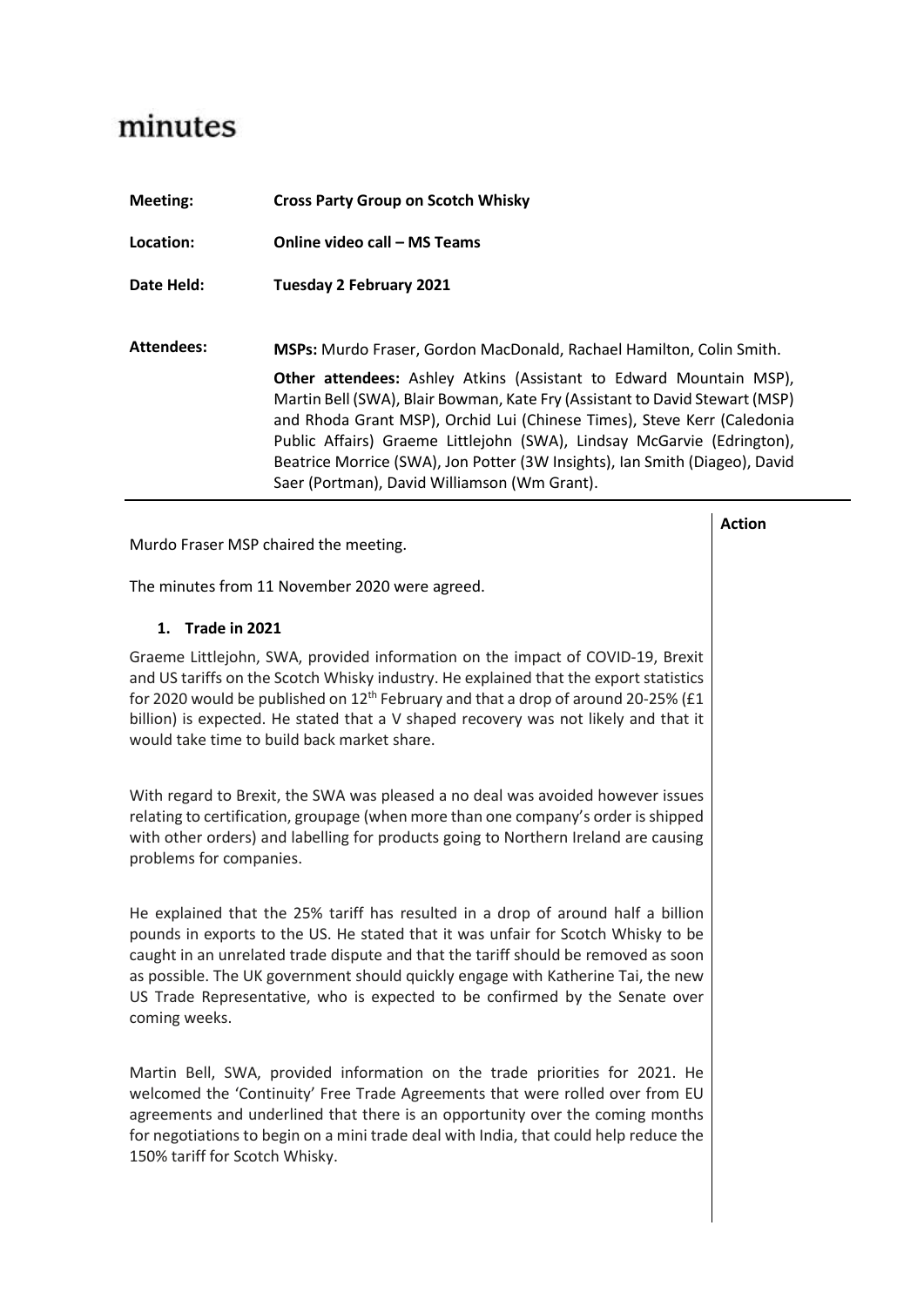| He highlighted that Free Trade Agreements with Australia and New Zealand are<br>likely to be concluded by the end of 2021. That they will be important as they will<br>likely be the model for future UK trade agreements with other countries going<br>forward.                                                                                                                                    |                                                                                                                                                                                                                                                                                                                                                           |                                                              |
|-----------------------------------------------------------------------------------------------------------------------------------------------------------------------------------------------------------------------------------------------------------------------------------------------------------------------------------------------------------------------------------------------------|-----------------------------------------------------------------------------------------------------------------------------------------------------------------------------------------------------------------------------------------------------------------------------------------------------------------------------------------------------------|--------------------------------------------------------------|
| He explained that other trade issues (tax discrimination, import certification, tariffs<br>and compliance with WTO obligations) are worked on by the SWA and member<br>companies to improve market access and thereby grow exports around the globe.                                                                                                                                                |                                                                                                                                                                                                                                                                                                                                                           |                                                              |
| The group then discussed a range of specific issues relating to trade. These included:                                                                                                                                                                                                                                                                                                              |                                                                                                                                                                                                                                                                                                                                                           |                                                              |
| $\overline{\phantom{a}}$                                                                                                                                                                                                                                                                                                                                                                            | Confirmation that under the new Biden administration, the new US Trade<br>Representative will be the Lead negotiator on the Airbus/Boeing dispute;                                                                                                                                                                                                        |                                                              |
| $\overline{\phantom{a}}$                                                                                                                                                                                                                                                                                                                                                                            | As economies transition out of Covid restrictions, Scotch Whisky exports are<br>resuming growth from the east, led by markets such as China, Australia and<br>Taiwan, whose markets are reopening. However, the US remains the<br>biggest challenge due to the Airbus tariff.                                                                             |                                                              |
| $\overline{\phantom{a}}$                                                                                                                                                                                                                                                                                                                                                                            | The Scotch Whisky industry has worked with other sectors that are also hit<br>by the US tariff and the SWA has repeatedly called for the tariff to be<br>removed for all unrelated sectors caught in this trade dispute.                                                                                                                                  |                                                              |
| $\overline{\phantom{a}}$                                                                                                                                                                                                                                                                                                                                                                            | The SWA is asking for a cut in excise in the UK Budget in March and any<br>support that members could provide to help secure this would be<br>welcomed.                                                                                                                                                                                                   |                                                              |
| $\overline{\phantom{a}}$                                                                                                                                                                                                                                                                                                                                                                            | In terms of trade with EU markets following the end of the transition period,<br>issues relating to groupage have arisen. On requests from Member States<br>for new import documentation, the situation is being monitored as it is<br>currently unclear if this is due to importers being careful or authorities<br>actually requesting the information. | <b>Members to</b><br>highlight to<br>local<br>projects that  |
|                                                                                                                                                                                                                                                                                                                                                                                                     | Information on the Continuity Agreement with Japan was provided and<br>confirmation was given that GI recognition was included, which helps to<br>make it easier to protect Scotch Whisky there.                                                                                                                                                          | Scotch<br>the<br>Whisky<br><b>Action Fund</b><br>is open for |
| 2. SWA update<br>Beatrice Morrice provided information on the SWA's new Sustainability Strategy<br>that was launched in January. It includes a number of ambitious commitments that<br>include reaching Net Zero by 2040 and for all packaging to be recyclable, reusable<br>or compostable by 2025. Detailed information has been sent to all members and is<br>also available on the SWA website. |                                                                                                                                                                                                                                                                                                                                                           | applications<br>currently.                                   |

Beatrice also highlighted that the Scotch Whisky Action Fund is open for new applications. Members are encouraged to share this information with local initiatives that may be interested in applying. More information is available from Foundation Scotland.

## 3. **AOB**

The convener thanked attendees and confirmed that it would be the last meeting of this Parliament. Beatrice thanked members of the group and the office bearers, Murdo Fraser, Gordon MacDonald, Liam McArthur and David Stewart for their support and